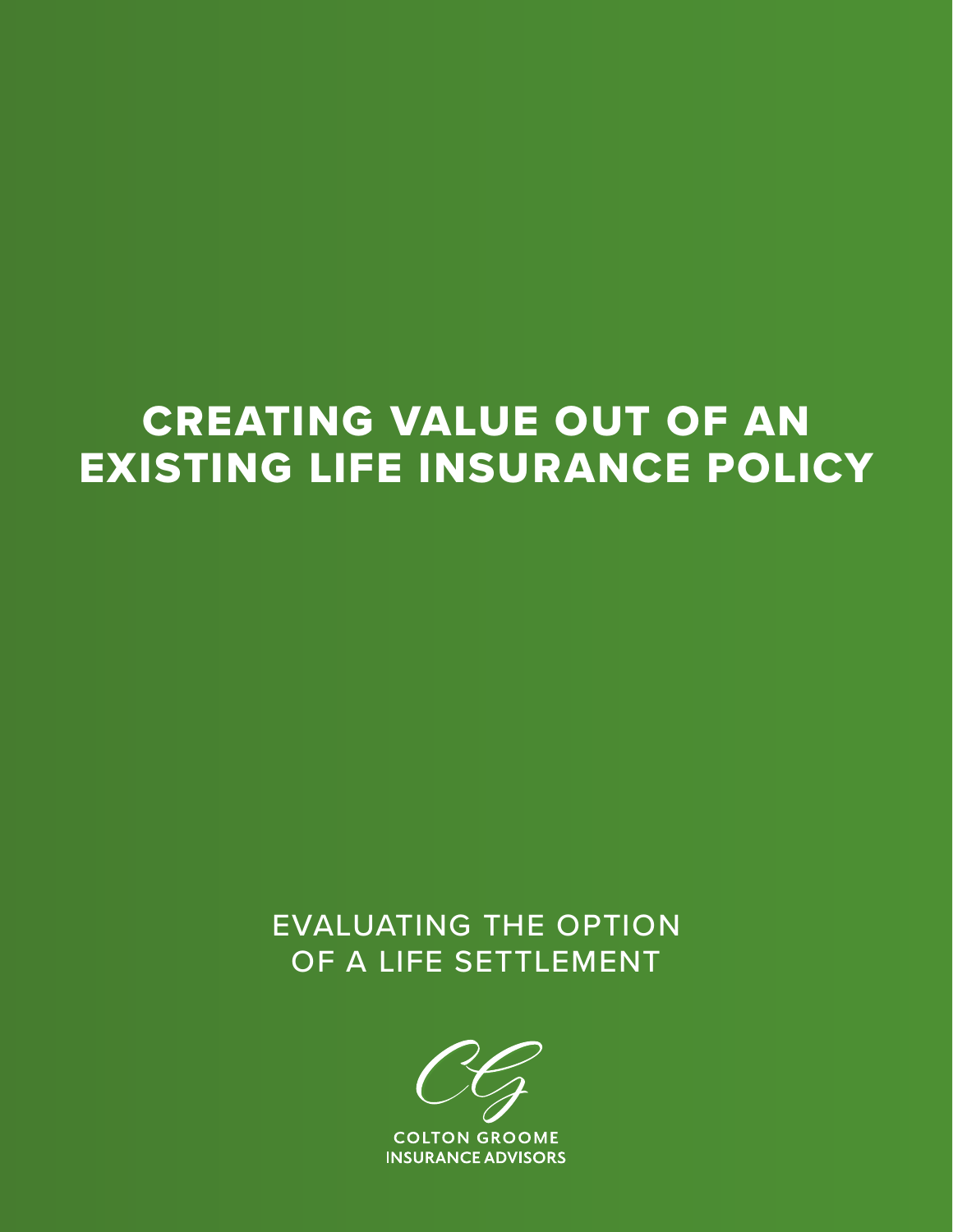# CLIENT NEEDS

## WHAT OPTIONS ARE THERE FOR YOUR LIFE INSURANCE POLICY?

#### KEEP THE POLICY

- Continue the insurance coverage and premium payments.
- Restructure the coverage and premium.
- Take a loan or withdrawal from the cash value.

### END THE POLICY

- Surrender the policy for cash value.
- Replace the current policy through an exchange.
- Sell the policy through a life settlement.

## HOW DOES SELLING A POLICY BRING ADDITIONAL VALUE?

- Life settlement is the sale of an existing policy to an institutional third party.
- It provides a source of cash that can fund current financial needs today.
- It creates additional proceeds beyond the surrender value.
- It reduces the expense of current and future insurance premiums.
- It may be a better solution than other options.

### MOST INSURANCE AGENTS AND ADVISORS OVERLOOK LIFE SETTLEMENTS AS AN OPTION.



of financial advisors admit they lack knowledge about life settlements.<sup>1</sup>



of policy face value lapses by seniors over age 65 each year.<sup>2</sup>



policyowners didn't know they could sell their policy.<sup>3</sup>

## WHEN DOES SELLING A POLICY MAKE SENSE?



## CLIENT CRITERIA

Individuals 65 and older Experienced a decline in health No longer need or want the policy



### CLIENT NEEDS

Immediate cash flow needs Retirement income Long-term care funding



### POLICY CHANGES

Premiums are no longer affordable Poor performance Planning to surrender or lapse



## PLANNING CHANGES

Estate taxes no longer a concern Sale of a business Key Person Policies no longer needed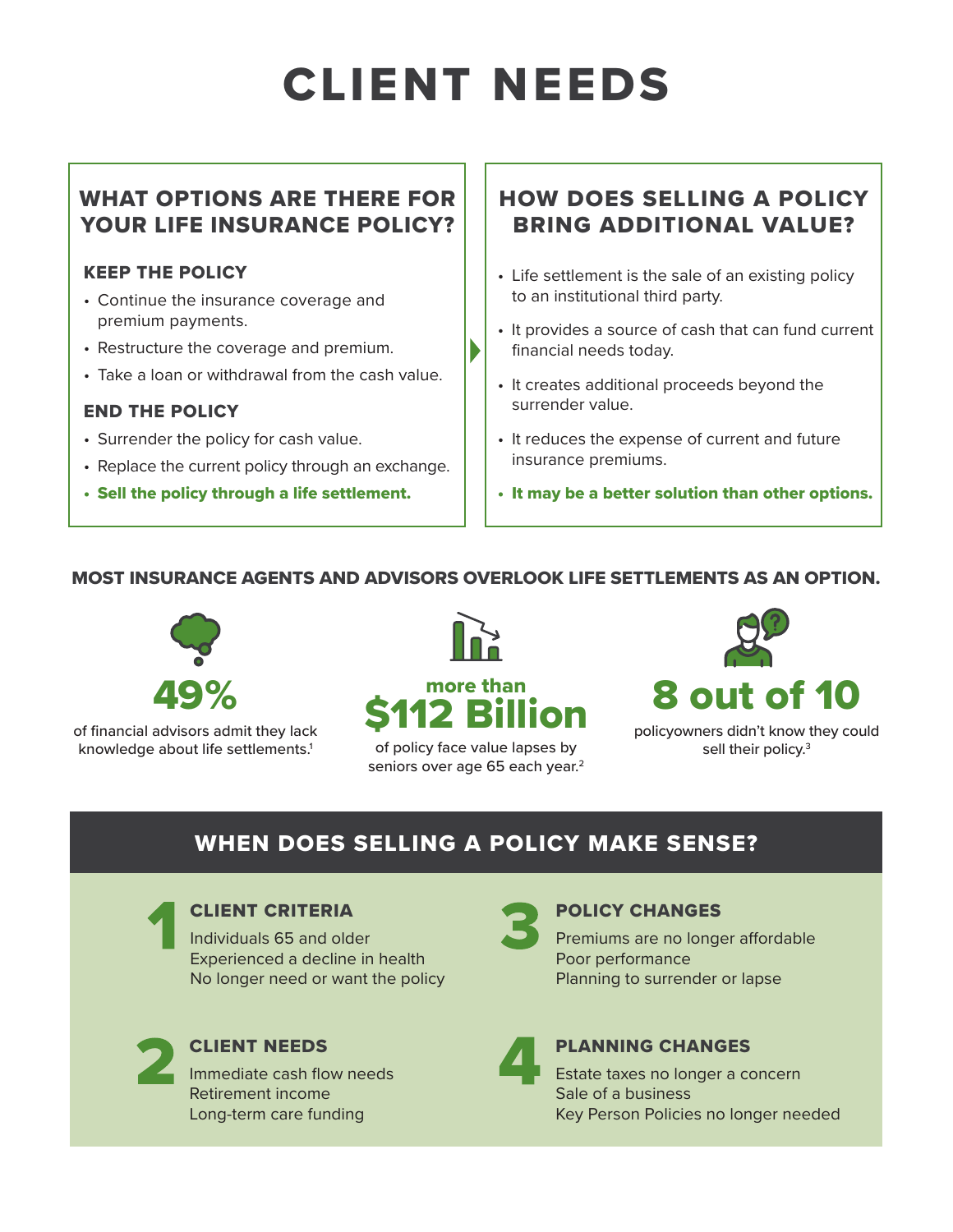## TESTIMONIALS



#### WHEN PREMIUMS BECOME UNAFFORDABLE

"The premium increased unexpectedly and I was no longer able to afford it. I was going to have to let the policy lapse."

#### *–Jim E.4, Age 88*

"The premiums on my 88-year-old client quadrupled and he was unable to afford it. I recommended a life settlement and got an offer of 30% of the death benefit."

#### *–Ben S.4, Trustee*

Death Benefit: \$2.1 million Current Surrender Value: \$200,000 Offer to Client: \$625,000 Value Created: 3.1x Surrender Value



#### FUNDING MEDICAL EXPENSES AND RETIREMENT NEEDS

"I needed money to pay for long-term care costs, and my retirement assets were getting low." *–Maria S.4, Age 91*

"My client was spending down her retirement quickly, and soon would have to sell everything to qualify for Medicaid. Selling her unneeded policy provided additional funds to cover increasing retirement and long-term care expenses."

*–John V.4, Investment Advisor*

Death Benefit: \$500,000 Current Surrender Value: \$25,000 Offer to Client: \$165,000 Value Created: 6.6x Surrender Value



#### BUSINESS INSURANCE POLICY NO LONGER NEEDED

"I owned a large policy to cover my business, but now that I have retired, I don't need it anymore." *–Steve F.4, Age 75*

"My client was using a large portion of his retirement spending to fund an insurance policy that was originally intended to cover the business that was sold. Selling the policy dramatically improved his retirement liquidity."

*–Rachel S.4, CPA*

Death Benefit: \$3.5 million Current Surrender Value: \$190,000 Offer to Client: \$836,000 Value Created: 4.4x Surrender Value



#### ESTATE PLANNING INSURANCE NO LONGER NEEDED

"I was paying premium on a policy originally intended for estate taxes, but I no longer have the tax liability." *–Mike J.4, Age 82*

"My client took out a policy to cover future estate taxes, but today's estate taxes are no longer a concern. Selling his unneeded life insurance policy for cash today helped free up his retirement spending."

#### *–Grace K.4, Estate Attorney*

Death Benefit: \$4 million Current Surrender Value: \$373,000 Offer to Client: \$970,000 Value Created: 2.6x Surrender Value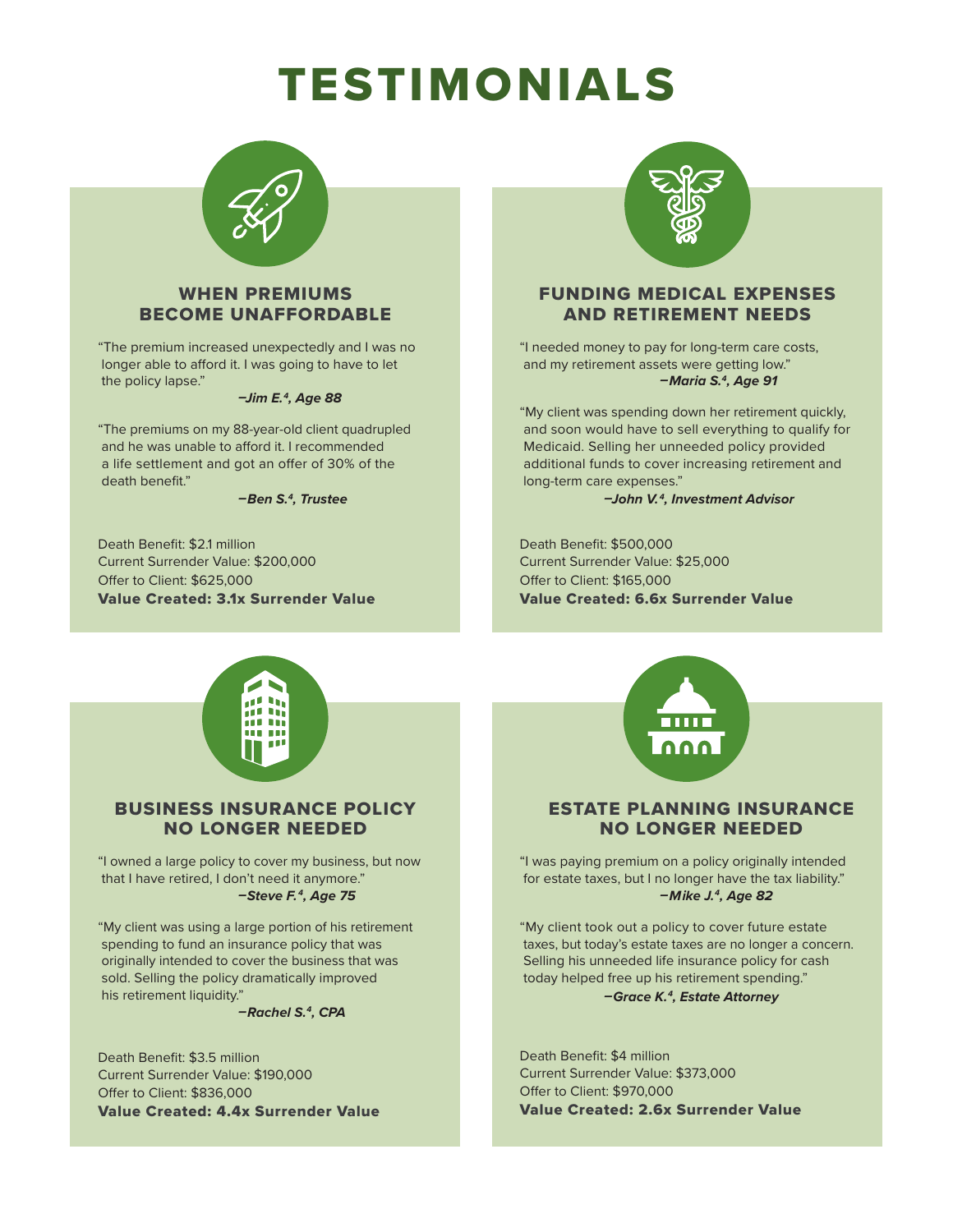## YOUR LIFE SETTLEMENT ADVOCATE

## WHY DO YOU NEED AN ADVOCATE?

Through our life settlement brokerage, we are able to offer several advantages over other life settlement providers.

#### **AN ADVOCACY PROCESS AND DEEP PROFESSIONAL EXPERTISE.**

We have combined our 57+ years' experience in the life insurance business with a proven life settlement advocacy process to create \$165B of additional value for clients over the past 15 years.

#### **A DEDICATED TEAM OF EXPERIENCED PROFESSIONALS.**

You have the assurance that a team of experienced professionals is working behind the scenes on your behalf to expertly execute the myriad of steps required in a life settlement.

#### **FIDUCIARY DUTY TO THE SELLER.**

We supervise a life settlement transaction as a security and have a fiduciary duty to represent the seller, doing what is in their best interest. By contrast, a direct provider or buyer has a duty to the investor, not the seller.

#### **A COMPETITIVE AUCTION PROCESS.**

Through our broker, we favorably position and market your policy to multiple buyers and negotiate to obtain the best possible offer. We have historical insight into pricing and managing offers. Without this support, you may not know what is a fair price for your policy.



LIFE SETTLEMENT ADVOCACY PROCESS

## CASE EXAMPLE: WE WORK IN THE CLIENTS' BEST INTERESTS

After seeing an advertisement to sell a life insurance policy, A 75-year-old retired CFO contacted a direct-to-consumer buyer to learn more. He received an offer of \$210,000 for his \$2.1 million policy. Now aware of the ability to sell his policy, the CFO consulted with us for a second opinion. After marketing the policy to our network of providers and facilitating a competitive auction process, we were able to receive an offer of \$409,000.

Life settlement providers are buyers looking to purchase policies at the lowest price possible on behalf of their funding source. By partnering with us, the client was able to receive almost twice the original offer compared to a direct model. As a life settlement broker, our goal is to obtain the highest value offer for the policy owner and their beneficiaries.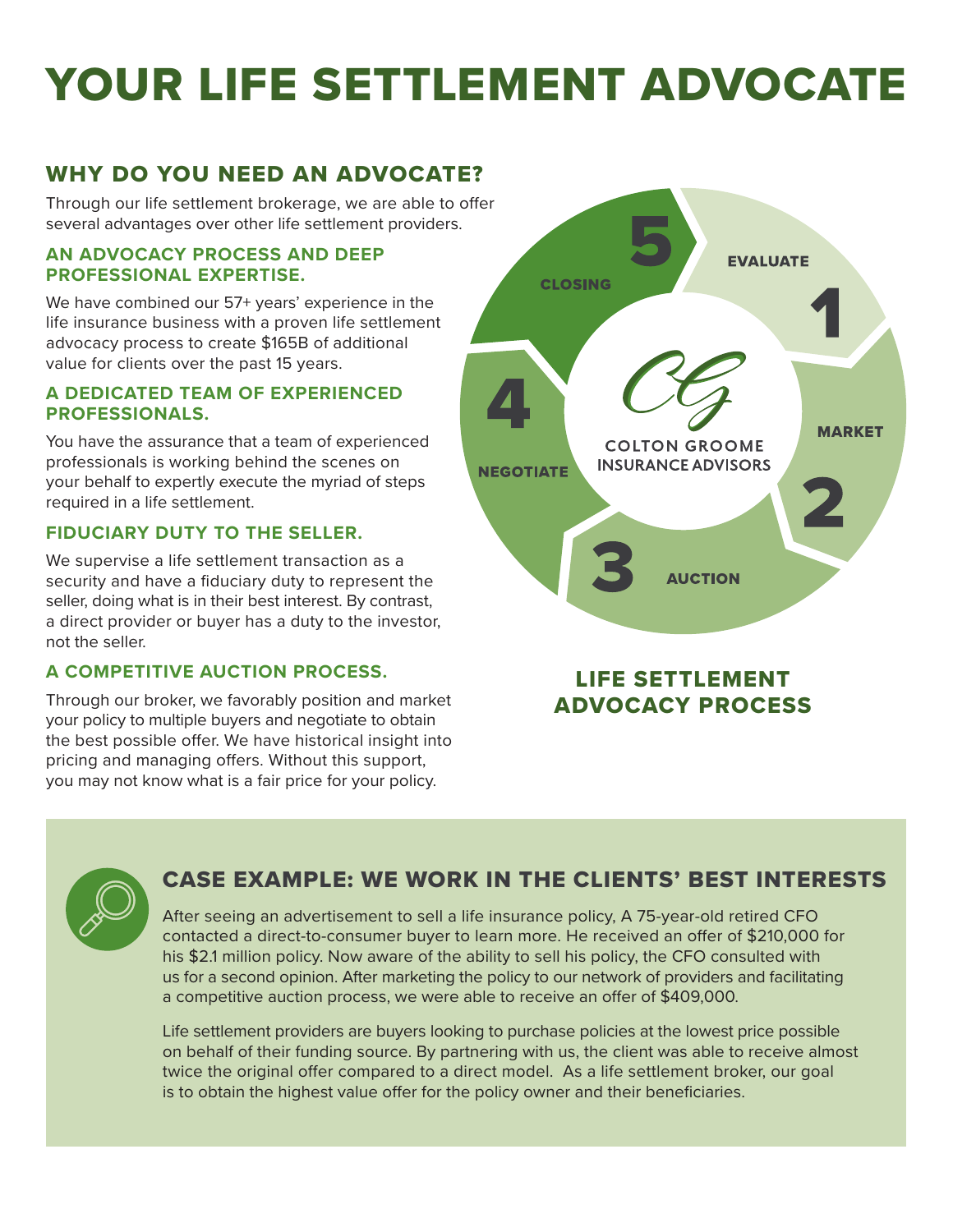## NEXT STEPS

## GETTING STARTED WITH LIFE SETTLEMENTS IS EASY FOLLOW THESE THREE SIMPLE STEPS:

#### CONTACT US FOR AN INITIAL REVIEW

- Name
- Date of birth
- Brief summary of the situation



#### WE HELP YOU GATHER NECESSARY DOCUMENTS

- In-force policy illustration
- Current policy information
- Additional health information if necessary



#### WE PREPARE A POLICY EVALUATION

- Preliminary estimate of market value
- Consult with you about the case
- Determine how to move forward



A life settlement is an option that should be considered for anyone seeking to create value out of their existing life insurance policy.

> Scan to find out more at our website: